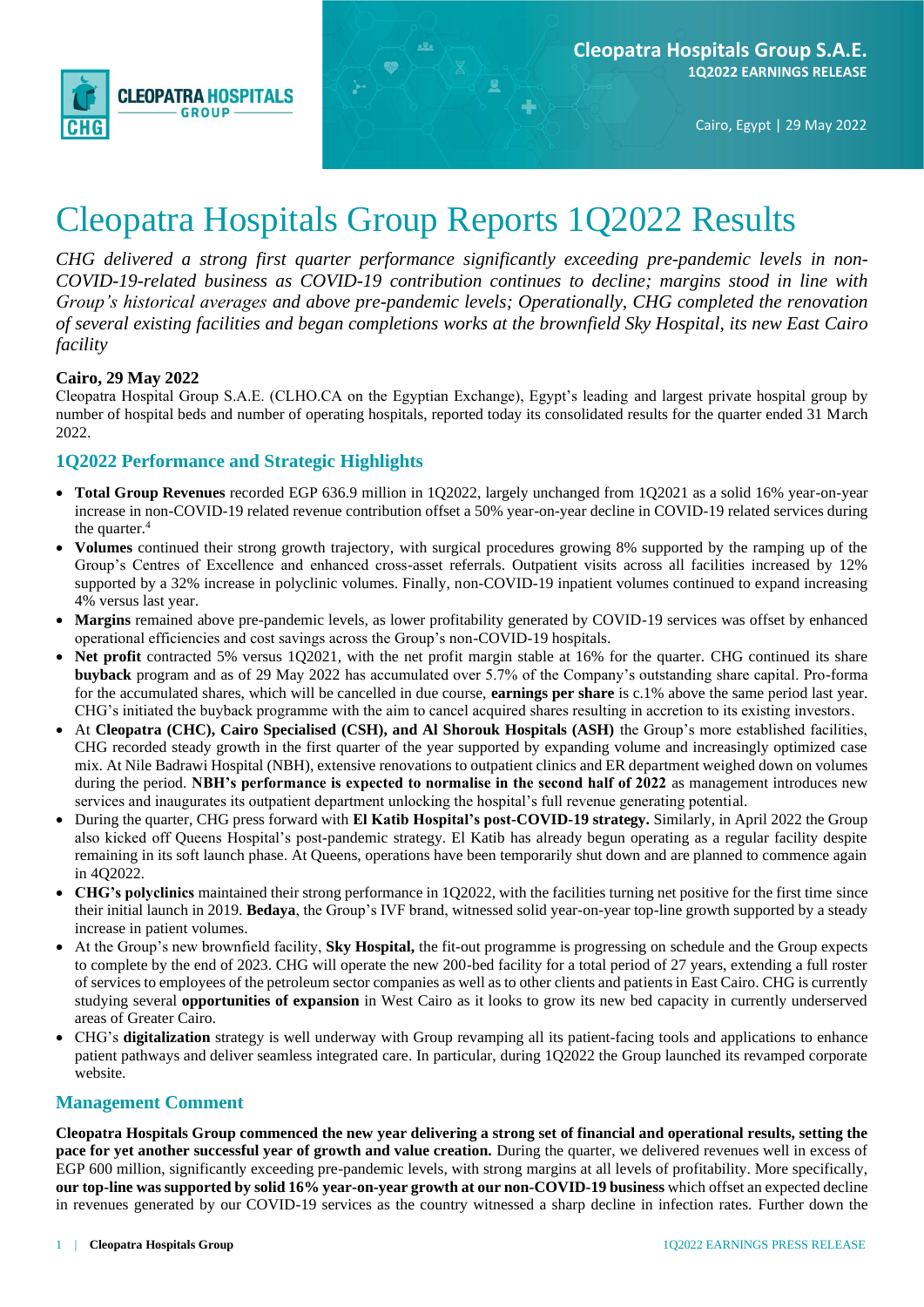

Cairo, Egypt | 29 May 2022

income statement, we recorded **solid margins at all levels of profitability, above our pre-pandemic averages.** This is a particularly noteworthy achievement which comes as a direct result of our proactive cost control and efficiency enhancement strategy. **Having foreseen the continued challenges posed by global supply chains and rising inflation, during the final months of 2021 we actively worked to build up our medical supplies inventory.** This helped us mitigate the impact of rising prices on profitability during the first three months of the new year and ensured we were adequately equipped to serve all our patients during the quarter. While we have seen these challenges continue into the second quarter of the year, **we are confident that our proven ability to navigate them coupled with our proactive mitigation strategy will continue to provide robust safeguards.**

**In parallel, we continued taking important strides in solidifying key aspects of the business.** Highlights from this quarter include the launch of our revamped corporate website, the completion of several renovation works at Cairo Specialised and Cleopatra Hospitals, and the successful soft launch of El Katib's new service offering in line with the facility's post-COVID-19 strategy. Meanwhile, we are continuing to leverage our new HIS/ERP system to further optimize our operations and are making good progress with the scheduled renovations of Nile Badrawi Hospital, which we expect to conclude in the second half of this year. Finally, I am particularly happy to note that the takeover of operations at our new brownfield facility, **Sky Hospital,** have now been completed and the fit-out phase is progressing according to plan. We expect to conclude it by year-end 2023 after which we will inaugurate the facility and operate it for a period of 25 years.

As we near the half-way mark of what has thus far been a turbulent year characterised by several challenges both globally and here at home, our strategy and priorities remain unchanged. On the organic front, we will look to continue **driving broad-based growth across all facilities**, leveraging the increasing integration of our network and our strengthened digital capabilities to create new cross-selling opportunities, drive cost savings and efficiencies, and ultimately enhance our patients' experience. At the same time, **we remain committed to expanding our network.** On this front, we are actively exploring growth opportunities in West Cairo to expand our capacity and footprint further. We are particularly interested in identifying opportunities where we can employ similar contractual arrangements to those used in the Sky Hospital deal which enable us to expand our operations in an asset-light manner. **Overall, I am very pleased with our first quarter performance, and I look forward to building on it to continue creating additional value for patients, stakeholders, and the wider Egyptian healthcare industry.**

**Ahmed Ezzeldin Group CEO**

 $-$ Ends $-$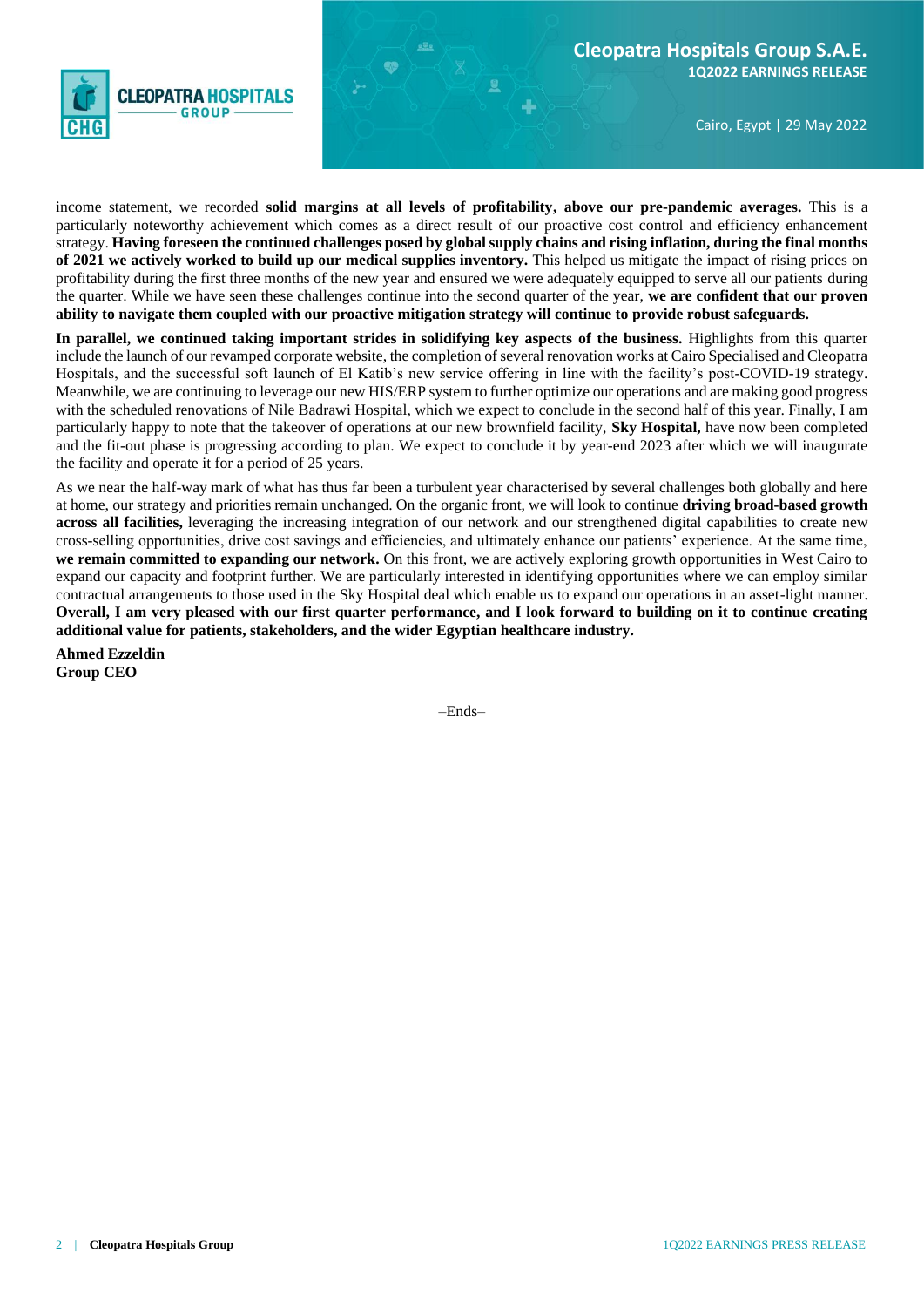

### ABOUT CLEOPATRA HOSPITALS GROUP S.A.E.

The Group is the largest private hospital group in Egypt by number of hospital beds and number of operating hospitals. The company holds majority stakes and operates six leading hospitals in the Greater Cairo Area: Cleopatra Hospital, Cairo Specialized Hospital, Nile Badrawi Hospital, Al Shorouk Hospital, Queens Hospital, and El Katib Hospital offering a full array of general and emergency healthcare services. The Group also operates two polyclinics located in strategic neighbourhoods of East and West Cairo and holds a majority stake in Bedaya for Medical Services, Egypt's leading IVF and Fertility Centre.

#### Shareholder Information

EGX: CLHO.CA Listed: June 2016 Shares Outstanding: 1,600 million

### For further information, please contact:

**Cleopatra Hospitals Group S.A.E.**

**Hassan Fikry** Executive Director Strategy & Business Operations [hassan.fikry@cleohc.com](mailto:hassan.fikry@cleohc.com)

**Waleed Hamed**  Corporate Strategy & IR Manager [waleed.hamed@cleohc.com](mailto:waleed.hamed@cleohc.com)

T: +2 (0)2 2241 7471 [investors.cleopatrahospitals.com](file://///server2/Inktank%20Work%20II/1.%20Clients/Cleopatra%20Healthcare/CLEO%20Quarterly%20financial%20reporting/CLEO%20ER%202016%20Q1/investors.cleopatrahospitals.com)

### Forward-Looking Statements

This communication contains certain forward-looking statements. A forward-looking statement is any statement that does not relate to historical facts and events, and can be identified by the use of such words and phrases as "according to estimates", "anticipates", "assumes", "believes", "could", "estimates", "expects", "intends", "is of the opinion", "may", "plans", "potential", "predicts", "projects", "should", "to the knowledge of", "will", "would", or, in each case, their negatives, or other similar expressions that are intended to identify a statement as forward-looking. This applies, in particular, to statements containing information on future financial results, plans, or expectations regarding our business and management, our future growth or profitability and general economic and regulatory conditions and other matters affecting us.

Forward-looking statements reflect our management's ("Management") current views of future events, are based on Management's assumptions, and involve known and unknown risks, uncertainties, and other factors that may cause our actual results, performance, or achievements to be materially different from any future results, performance, or achievements expressed or implied by these forward-looking statements. The occurrence or non-occurrence of an assumption could cause our actual financial condition and results of operations to differ materially from, or fail to meet expectations expressed or implied by, such forward-looking statements. Our business is subject to a number of risks and uncertainties that could also cause a forward-looking statement, estimate, or prediction to become inaccurate. These risks include fluctuations in the prices of raw materials or employee costs required by our operations, its ability to retain the services of certain key employees, its ability to compete successfully, changes in political, social, legal, or economic conditions in Egypt, worldwide economic trends, the impact of war and terrorist activity, inflation, interest rate and exchange rate fluctuations, and Management's ability to timely and accurately identify future risks to our business and manage the risks mentioned above.

Certain figures contained in this document, including financial information, have been subject to rounding adjustments. Accordingly, in certain instances, the sum or percentage change of the numbers contained in this document may not conform exactly to the total figure given.



Care Healthcare Ltd. MCI Healthcare Partners Free float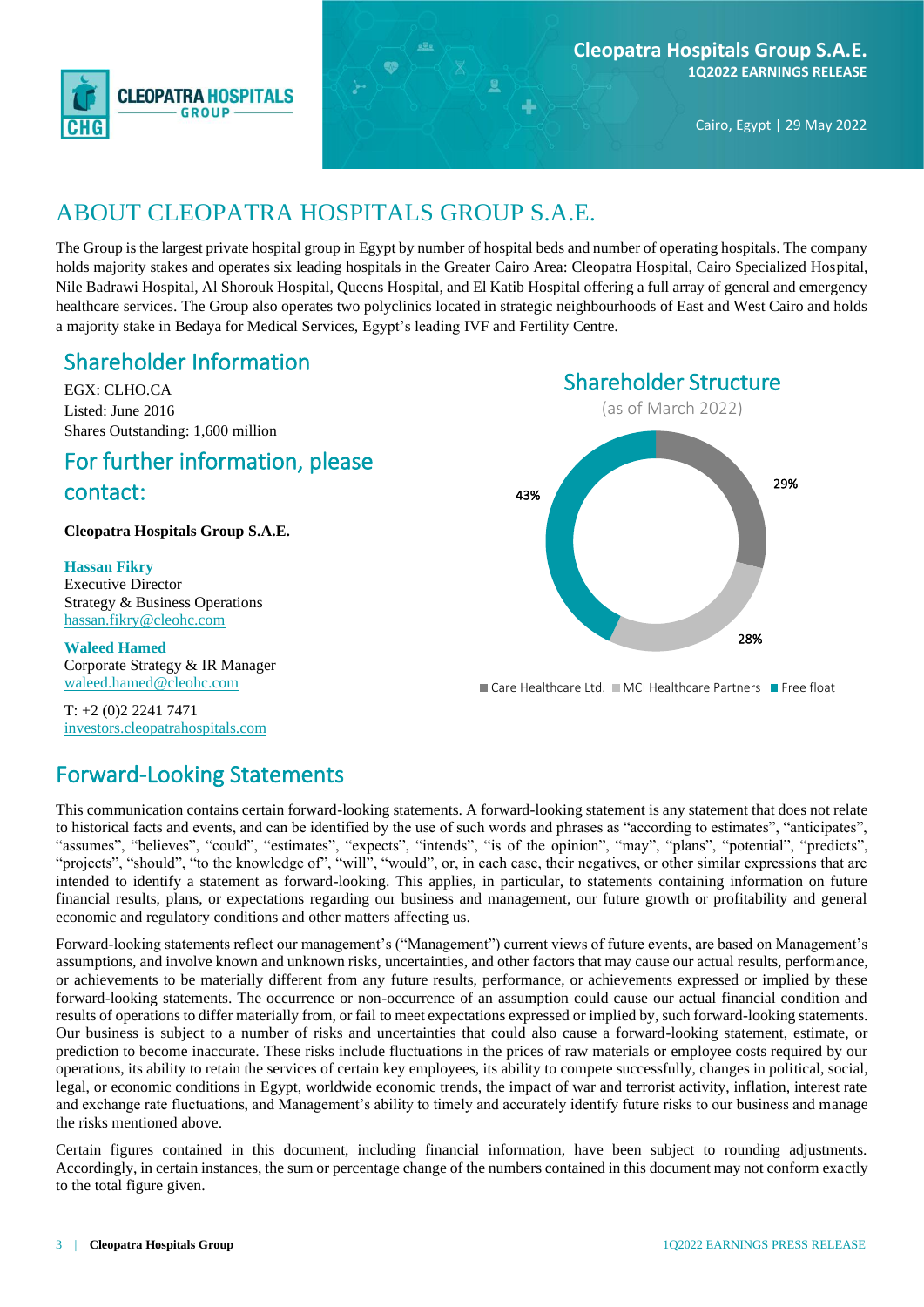

## Consolidated Statement of Income

 $\bullet$ 

显

| All figures in EGP mn             | 1Q2021  | 1Q2022  | % change |
|-----------------------------------|---------|---------|----------|
|                                   |         |         |          |
| Revenues                          | 633.2   | 636.9   | $1\%$    |
| Cost of sales                     | (392.0) | (415.0) | 6%       |
| <b>Gross profit</b>               | 241.2   | 222.0   | $-8%$    |
| Gross Profit Margin               | 38%     | 35%     |          |
| General & administrative expenses | (93.6)  | (102.1) | 9%       |
| Cost of acquisition activities    | (5.3)   | (0.8)   | $-85%$   |
| Provisions                        | (9.6)   | (4.4)   | $-54%$   |
| Other income                      | 6.2     | 1.9     | $-70%$   |
| Pre-operating income              | 0.0     | 0.0     | N/A      |
| <b>EBIT</b>                       | 138.9   | 116.5   | $-16%$   |
| <b>EBIT</b> Margin                | 22%     | 18%     |          |
| Interest income                   | 12.6    | 20.7    | 64%      |
| Interest expense                  | (6.0)   | (7.3)   | 22%      |
| Profit before tax                 | 145.5   | 129.8   | $-11\%$  |
| <b>PBT</b> Margin                 | 23%     | 20%     |          |
| Income tax                        | (37.4)  | (27.3)  | $-27%$   |
| Deferred tax                      | (0.1)   | (0.1)   | $-2\%$   |
| Net profit after tax              | 107.9   | 102.4   | $-5%$    |
| Net Profit Margin                 | 17%     | 16%     |          |
|                                   |         |         |          |
| Distributed as follows:           |         |         |          |
| Shareholders of the company       | 101.3   | 96.0    | $-5%$    |
| Minority rights                   | 6.6     | 6.4     | $-3%$    |
| Profit for the period             | 107.9   | 102.4   | $-5%$    |

# Consolidated Statement of Comprehensive Income

| All figures in EGP mn                       | 1Q2021 | <b>1Q2022</b> | % change |
|---------------------------------------------|--------|---------------|----------|
|                                             |        |               |          |
| Net Profit                                  | 107.9  | 102.4         | $-5%$    |
| Other comprehensive income                  | 0.0    | 0.0           |          |
| Total comprehensive income for the year     | 107.9  | 102.4         | $-5%$    |
|                                             |        |               |          |
| Total comprehensive income attributable to: |        |               |          |
| Owners of the company                       | 101.3  | 96.0          | $-5\%$   |
| Non-controlling interest                    | 6.6    | 6.4           | $-3%$    |
| Total comprehensive income for the year     | 107.9  | 102.4         | $-5%$    |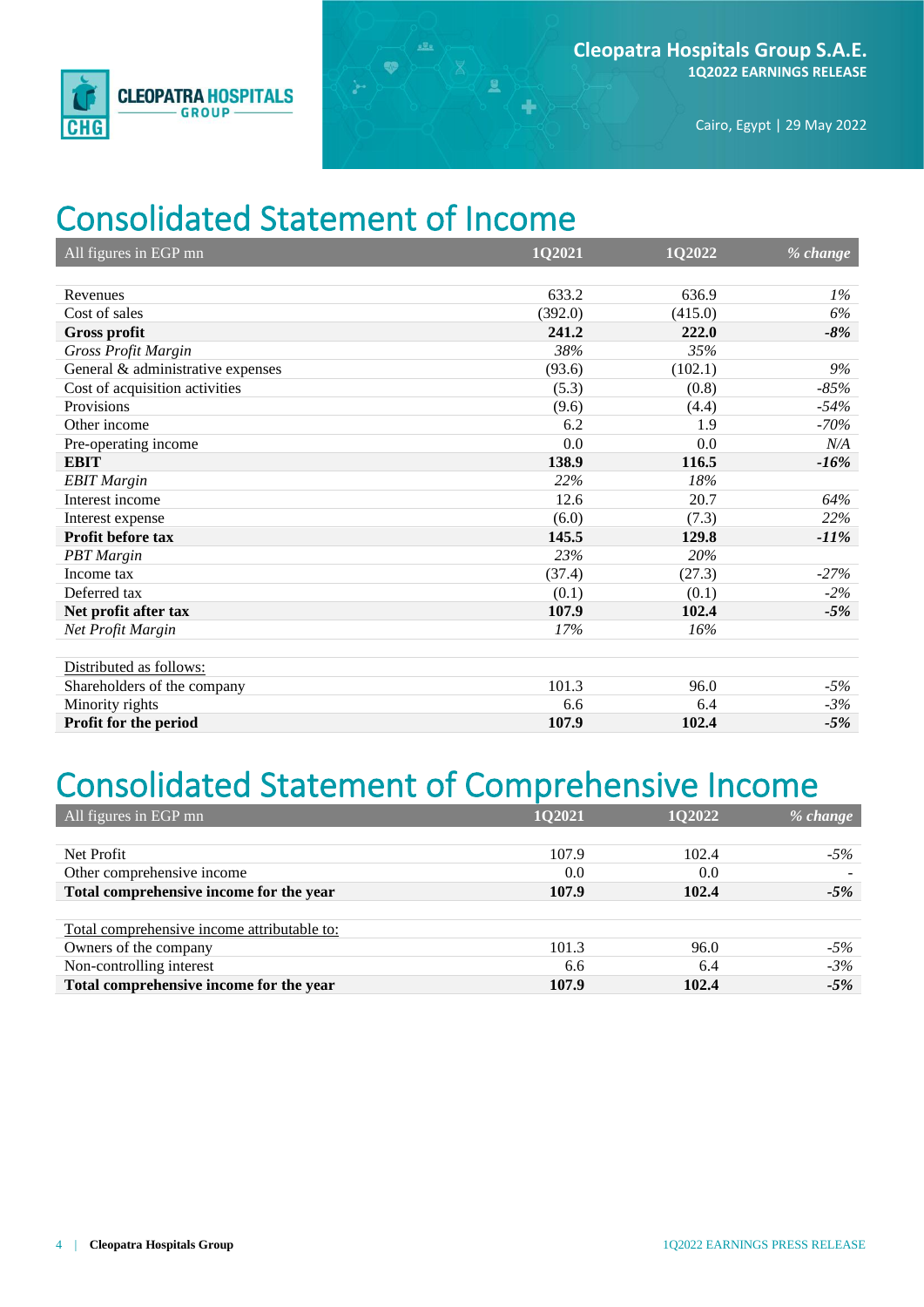

Cairo, Egypt | 29 May 2022

## Consolidated Statement of Financial Position

 $\bullet$ 

 $\mathbf{R}$ 

÷

| All figures in EGP mn                     | <b>31 December 2021</b> | 31 March 2022 |
|-------------------------------------------|-------------------------|---------------|
|                                           |                         |               |
| <b>Non-current assets</b>                 |                         |               |
| Fixed assets                              | 1,351.7                 | 1,374.7       |
| Intangible assets                         | 425.5                   | 425.0         |
| Right of use                              | 174.7                   | 167.6         |
| Payment under investment                  | 5.7                     | 5.7           |
| Investment in associates                  | 2.2                     | 2.2           |
| <b>Total non-current assets</b>           | 1,959.8                 | 1,975.2       |
| <b>Current assets</b>                     |                         |               |
| Inventory                                 | 51.3                    | 57.4          |
| Accounts receivables                      | 383.3                   | 431.3         |
| Other receivables and debit balances      | 191.7                   | 118.3         |
| Due from related parties                  | 0.5                     | 0.8           |
| Treasury bills                            | 677.1                   | 492.3         |
| Cash                                      | 168.9                   | 215.6         |
| <b>Total current assets</b>               | 1,472.8                 | 1,315.8       |
| <b>Total assets</b>                       | 3,432.6                 | 3,290.9       |
|                                           |                         |               |
| <b>Equity</b>                             |                         |               |
| Share capital                             | 800.0                   | 800.0         |
| <b>Treasury Shares</b>                    | (4.2)                   | (234.8)       |
| Reserves                                  | 302.9                   | 302.9         |
| Retained earnings                         | 1,270.0                 | 1,366.0       |
| Long term incentive plan                  | 8.3                     | 12.4          |
| Equity attributable to the parent company | 2,377.1                 | 2,246.5       |
| Non-controlling interest                  | 120.7                   | 127.2         |
| <b>Total equity</b>                       | 2,497.8                 | 2,373.7       |
|                                           |                         |               |
| <b>Non-current liabilities</b>            |                         |               |
| Long-term investments creditors           | 31.8                    | 35.2          |
| Non-current portion of lease liability    | 172.7                   | 168.6         |
| Deferred tax liability                    | 81.8                    | 81.9          |
| <b>Total non-current liabilities</b>      | 286.3                   | 285.8         |
|                                           |                         |               |
| <b>Current liabilities</b>                |                         |               |
| Provisions                                | 21.9                    | 21.2          |
| Creditors and other credit balances       | 461.0                   | 476.2         |
| Due to related parties                    |                         |               |
| <b>Current Portion of Borrowings</b>      | 60.6                    |               |
| Current portion of lease liability        | 38.7                    | 40.6          |
| Current income tax                        | 66.2                    | 93.5          |
| <b>Total current liabilities</b>          | 648.5                   | 631.4         |
| <b>Total liabilities</b>                  | 934.8                   | 917.2         |
| Total liabilities & shareholders' equity  | 3,432.6                 | 3,290.9       |